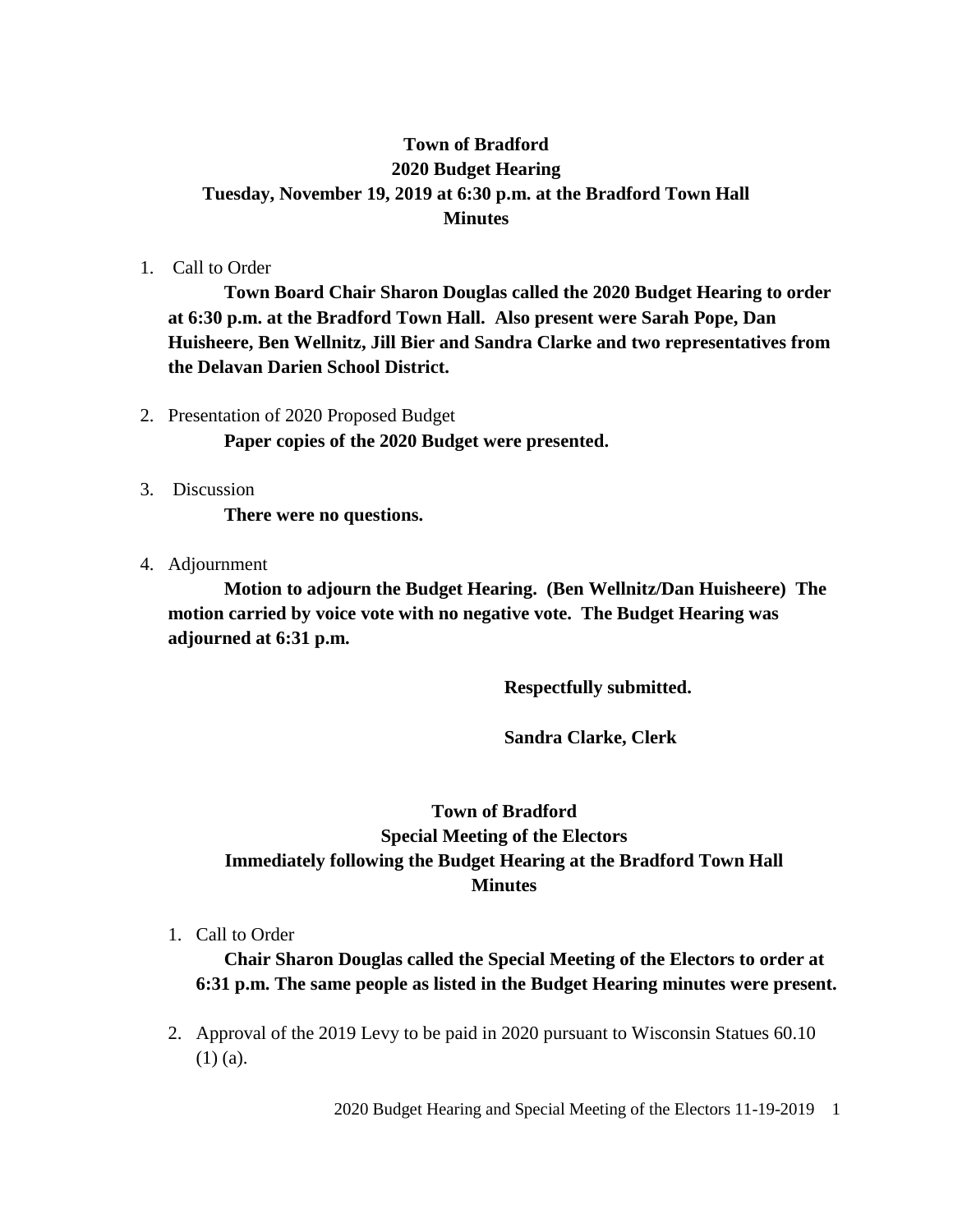**Motion to approve the 2019 Levy to be paid in 2020 of \$329,018. (Sarah Pope/Dan Huisheere) The motion carried unanimously by a show of hands.**

3. Adjournment

**Motion to adjourn. (Sarah Pope/Dan Huisheere) The motion carried by voice vote with no negative vote. The meeting was adjourned at 6:33 p.m.**

**Respectfully submitted,**

**Sandra Clarke, Clerk**